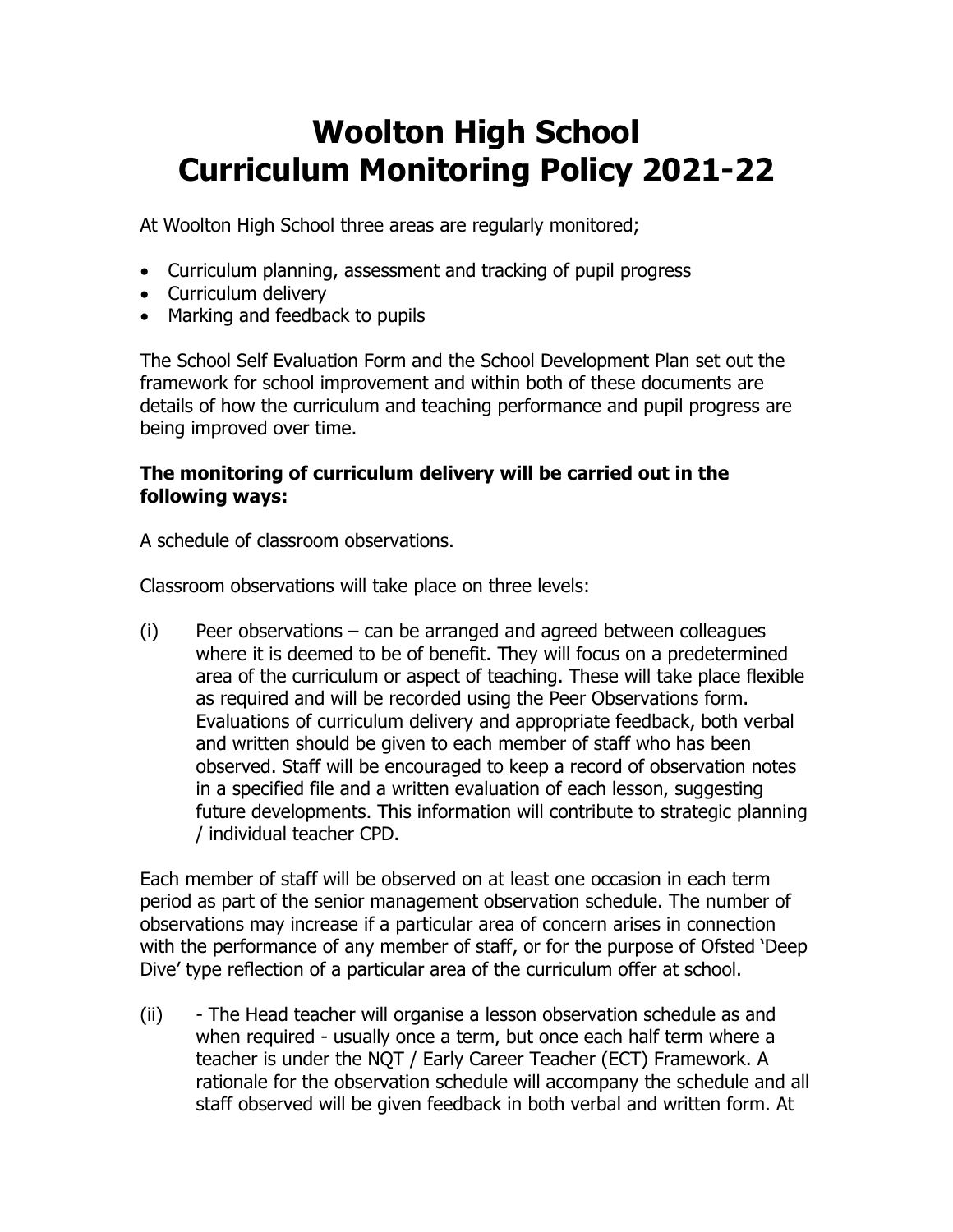least 48 hours' notice will be given to all teachers ahead of observations, which will be carried out by the Head teacher and / or the Deputy Head. - Governors / LSIP observations – as part of the Governing Body's commitments, governors will also participate in lesson observations as part of the ongoing process of 'governor challenge' (usually once a year). The governors conducting shared lesson observations with the Head teacher must have past experience of working as a teacher in schools. Feedback from lesson observations will be reported to the full governing body. The Local School Improvement Partner will also accompany the Head teacher for joint lesson observations, again to moderate the judgements about the quality of curriculum delivery that have been judged by the Head teacher and governors.

(iii) Learning walks can be conducted at any time during any school day without the need for a formal announcement to teachers. However formal, announced learning walks will also take place three times a year to further ensure the quality of learning and teaching across all areas of the school curriculum. These focused learning walks will be undertaken by the Head teacher / Deputy Head teacher, although they may also be accompanied by governors / LSIP for greater quality assurance and rigor.

In summary, each of the above levels of formal classroom observations should provide

- a. a meaningful rationale / focus of the observation.
- b. an observation schedule / notification of expected time of observation.
- c. verbal and written feedback/evaluation (copies of written notes to be kept centrally).
- d. an end of schedule evaluation/assessment
- e. reports on findings to SMT/GB

#### **The monitoring of curriculum planning and development will take place in the following ways:**

A **curriculum audit will** take place once a year, conducted by the Head teacher / Deputy Head teacher, who will then report findings of the audit to the Governing Board. The audit will be completed prior to and will inform the focus of governor lesson observations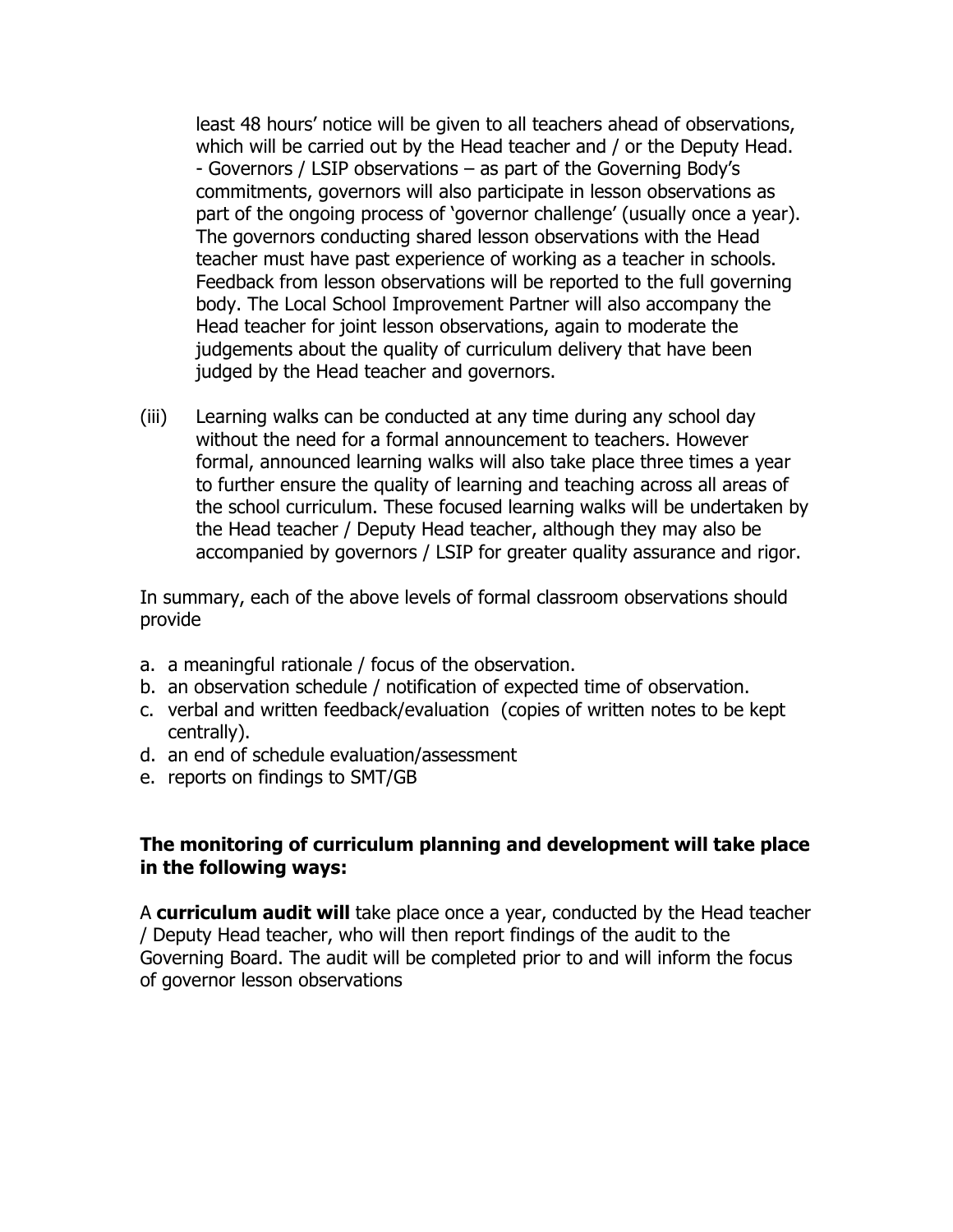## **Planning**:

At the start of each half-term period, all staff will be required to hand over their curriculum files to the Deputy Headteacher.

These files should contain;

- Up to date policy documents
- Long-term schemes of work
- Medium-term plans for the next half-term period
- Annual subject development plans
- 3 weekly evaluations
- Curriculum Monitoring Observations
- GCSE/BTEC Tracking Document
- Pupil Tracking Document
- Assessment Profiles for each pupil

Any amendments or changes to existing documents must be evident as teaching staff must provide information relating to targets which have or have not been met. It is expected that staff keep these files up to date. Planning must be informed by quality evaluations and all curriculum areas must be maintained in line with current developments.

Planning will be monitored on a half termly basis, with teachers planning being required at the beginning of each half term. All staff will be given feedback on their planning in either verbal or written form.

To allow for continued school improvement and good practice, staff are expected, as is outlined in "School Teachers' Pay and Conditions Document", to follow the above planning procedures to the full. Failure to provide completed, up to date planning at the agreed time may lead to disciplinary action as this can undermine pupil progress and curriculum delivery.